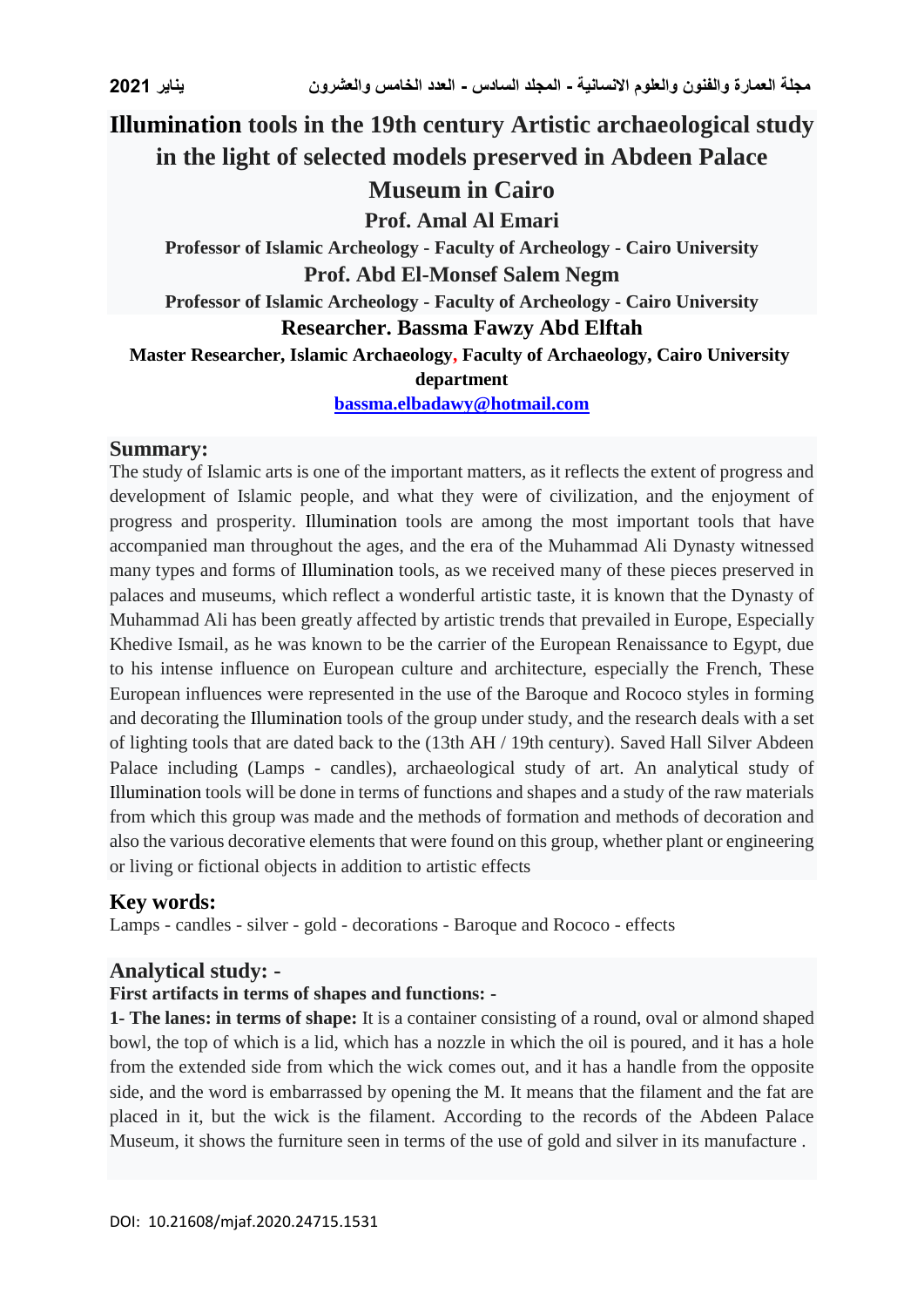**The lanes: in terms of function:** they are distinguished by the ease of carrying them from one place to another according to need, and the simple cost of lighting them, and it is noted that the body takes the spherical shape in order to accommodate the largest amount of oil and the presence of a hole on the body to fill the lamp with oil, and the manufacturer made a cover for it to prevent the fall Oil, and a hand for the lamp in a decorative way for easy carrying, and also the manufacturer's keenness to use a fuse of a fibrous material that is characterized by the ability to absorb oil .

**2- Candles:** in terms of form: these candles were associated with daily social life, whether in lighting them for mosques or palaces, as they were presented as a kind of vows to be placed on both sides of the mihrab, or on the sides of the building in the palaces, and they were placed on their tables, and were in the homes, they are allocated wall cabinets that are kept in them during the day, until they are taken out at the end of the day, and they are lit by wax. The candles in the era of the Muhammad Ali family were distinguished by their influence on the style of the Baroque and Rococo style. We have received from this period many forms of candles of different shapes and sizes. Among the most important forms of candles that appeared in the nineteenth century preserved in the Silver Hall in the Abdeen Palace Museum, including one candlestick with one candle, with floral and engineering motifs in the style of brook and rococo, and another candlestick with three arms.

**The candle: in terms of function:** The candle is considered one of the most important mobile lighting tools, easy to use, and is transported to any place as needed, and the lighting power can be controlled through the number of arms above which the candle house is installed, and he made the body of the menorah have elongation, in order to suit his job, which is moving through the fist of the hand, and we find a kind of candle with legs to hold it in place.

# **Secondly raw materials:**

Gold: One of its most important properties is its yellow color and luster, and it is not affected by the air or materials and chemical acids. Pure gold is not sufficiently hard so it is mixed with copper or silver to increase its hardness. Egypt is the area between the Nile Valley and the Red Sea south of the Qena Qasir Road to Egypt's border with Sudan, and the gold mines in the Nuba country in southern Egypt from Aswan to Wadi Halfa. Translator of references to the attention of Mohammed Ali search for gold sources, gold has been used in the coating Lamps made of silver in the era of the family of Muhammad Ali.

**Silver:** It is characterized by its ability to withdraw and trail, it is a good conductor of heat and is characterized by not being affected by air or water, and does not oxidize if it is heated in the air. The Jews monopolized most of the silver trade in Egypt during the era of the Muhammad Ali family, and the Jews drafting in Cairo concentrated on the goldsmithing line in a neighborhood between the two pictures. Silver metal was used in making lighting tools during the era of the Muhammad Ali family, whether it came from pure silver or came from silver Gold-plated.

# **Three, modulation methods:**

1- **knocking:** This method is used for antiques made of silver or gold and others, and the process of making the masterpiece begins after selecting the appropriate metal plate for the design to be implemented, and cut it with scissors according to the shape of the masterpiece to be made,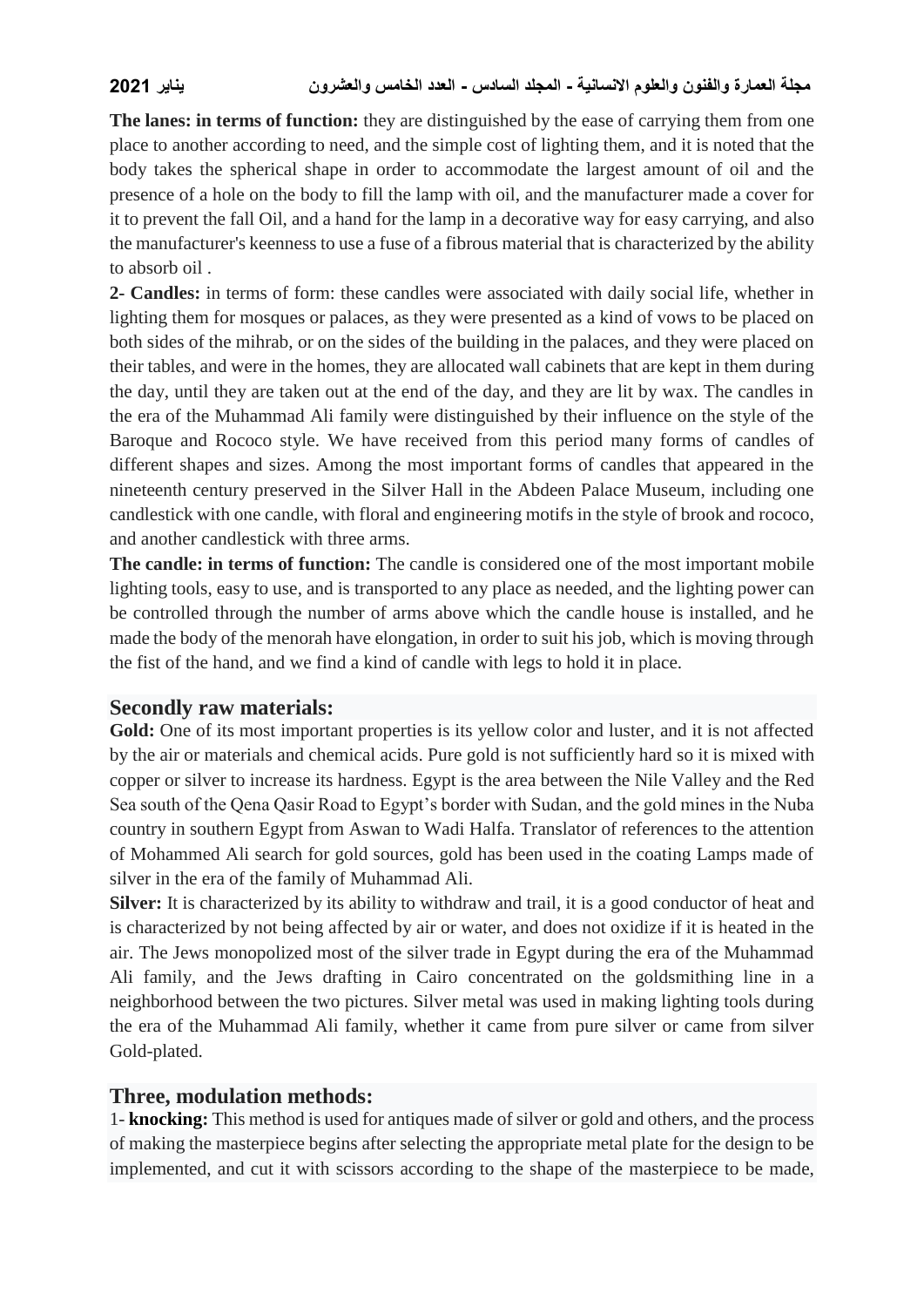followed by a Fermentation process, then let it cool down slowly, then the methods process of the tool comes with a hammer until the shape of the masterpiece becomes smooth and free from protrusions. Masterpiece to serve as decorations are different on the shelf surface.

**2- Casting in a mold:** This method is done by pouring the metal in the case of liquidity into a template that has been prepared, and the motifs and the required artistic shapes are engraved on it, it may be of wood or metal, and these motifs are engraved with gummy pits to extract prominent motifs, or carved with prominent relief to be extracted, decorations are recessed, and is used in making ornaments that are added to the lanes and candles, and for casting the mold, the mold is broken after the metal freezes, or by separating the two parts of the mold from each other, as two molds were used to make some pieces and after completing the formation of the component parts of the tool, the manufacturer begins assembling and connecting.

#### **Four, decorative methods:**

**1- Drilling method:** Modern mechanical machines appeared, which helped facilitate the process of engraving the motifs from what was common in the traditional method. Two methods have emerged for the first drilling method. Gummy pits: In this way, the manufacturer digs the surface of the decorations themselves, leaving the areas around them by drawing the decorations that need to be executed with the pen first, then the manufacturer digs those decorations with metal pens that have a steel edge, by hammering them with a hammer.

**2- Slitting method:** The slitting motifs are cut on a sharp instrument, and no embodiment appears, but the motifs are flat, and this method is suitable for all metals that accept the creation of motifs in them by a pointed machine, such as gold and silver. Early, and continued in the era of the Muhammad Ali Dynasty.

**3- Discharge method:** This method was known almost since the 11th century AD and was widely used in decoration of metal lighting tools. This method was known to the Turks as cutting or punching, and is done by drawing the decorations on the surface of the masterpiece, and then pierces and empties the floor around it with a sharp machine. It is being knocked on, or by casting into the mold, and after making cut-out motifs the edges of the motifs are cleaned and softened by means of a coolant, and the emptying method was used widely in decorating Ottoman lighting tools, and it continued in the era of the Muhammad Ali family.

**4- The method of decoration in casting in the mold:** It is used for metals that are easy to melt and be formed in a mold, the template is engraved from the inside with engraved ornamentation engravings to extract prominent motifs, or carved with relief engraving to extract recessed motifs. Decorative ornaments are executed from branches, leaves, animal heads and dome legs that decorate the lighting tools of the collection under study in this way.

**5- The method of gold plating and camouflage:** It is one of the methods that were widely used in metalworking in Islamic times in general and in the era of the Anatolian Seljuqs and the Ottoman era in particular. The gold plating method is used for two purposes: the first is aesthetic and the second is functional to protect the internal structure of the metal, which is one of the methods commonly used in the Muhammad Ali family era in decoration of lighting fixtures.